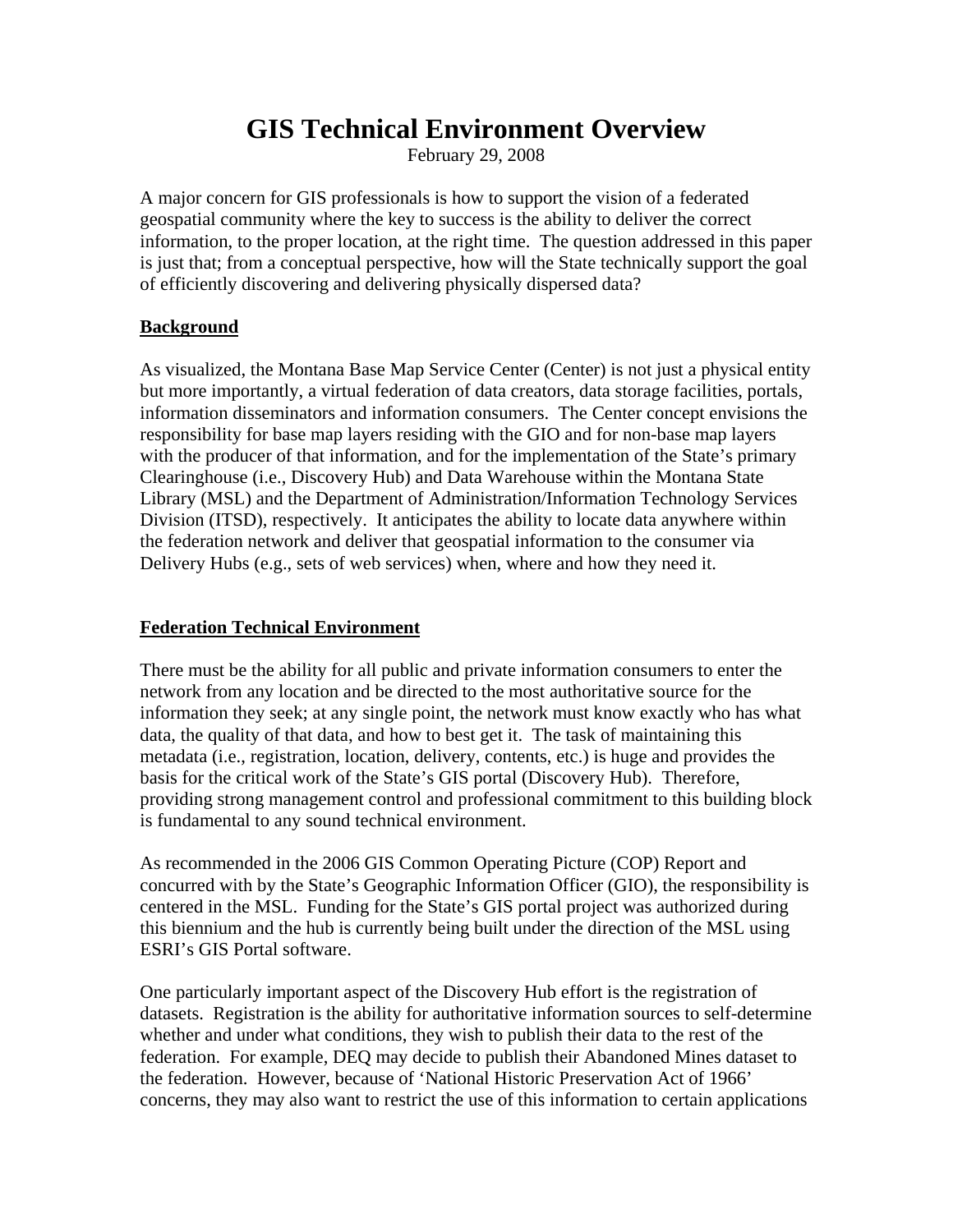and/or interpretations. When DEQ publishes the registry information necessary to access their Delivery Hub of choice for this dataset to the MSL Discovery Hub, they would include any restrictions deemed necessary. Anyone wishing to use the data would know what, where and how (under what conditions) they might use that Abandon Mines information.

While the "where", "what does it look like" and "under what conditions" can be tackled via metadata and registration within the Discovery Hub, the "how do I get it" is best addressed through multiple web-based services (i.e., Delivery Hubs). The critical nature of the MSL portal has already been discussed, but suffices it to say, it functions as the broker; the application that passes requests for information from front-end applications to the appropriate Delivery Hub.

Web-based services are those vital "middleware" applications whose purpose is to field the requests, obtain the data from the appropriate source(s) and pass that information back to the front-end (i.e., consumer's) application. In order to provide secure, consistent and cost effective information access to multiple data sources, federation management control over these geospatial web-based service applications are another strategic element to any healthy federated network.

Therefore, the second fundamental building block is the use of Delivery Hubs to obtain data from the most authoritative source(s) available and deliver it to the front-end application (i.e., requestor) for processing. Each service must be registered, discoverable, interoperable, functional and scalable. Within a federated GIS, these services comprise Delivery Hubs, and the State entity best suited to establish the standards and manage their adherence is the Base Map Service Center.

However, this is not to say that all data discovery, dissemination and/or data warehousing resides in one of these two entities. The importance of other public and private purveyors of information cannot be overemphasized. The power of a federation is its ability to collect quality data, retrieve information from the most appropriate source and distribute those records in the most efficient way possible. While the key is still to have information available (i.e., registration) about where the best data (information that is current, complete and correct) is located, how to get it and the services that deliver that information using standard methodologies, each and every federation member must be regarded as both a consumer and potential source (contributor) of quality data. A key capacity of the federation is realized only when partners follow standards and protocols that allow each member to take advantage of this symbiotic relationship.

One advantage of the multi-tiered approach of separating the front-end application, from the broker, from the information obtainer, and from the database itself is that when one of the components changes not all functions have to change. That is, the vision creates simple, quality sub-tiers (e.g., Discovery Hub) that use standard interface protocols to solve a complex program (i.e., federation). In addition, it simplifies developing and maintaining data calls because the middleware services adhere to one set of standards. Further, managing these services fashions a group of loosely coupled IT professionals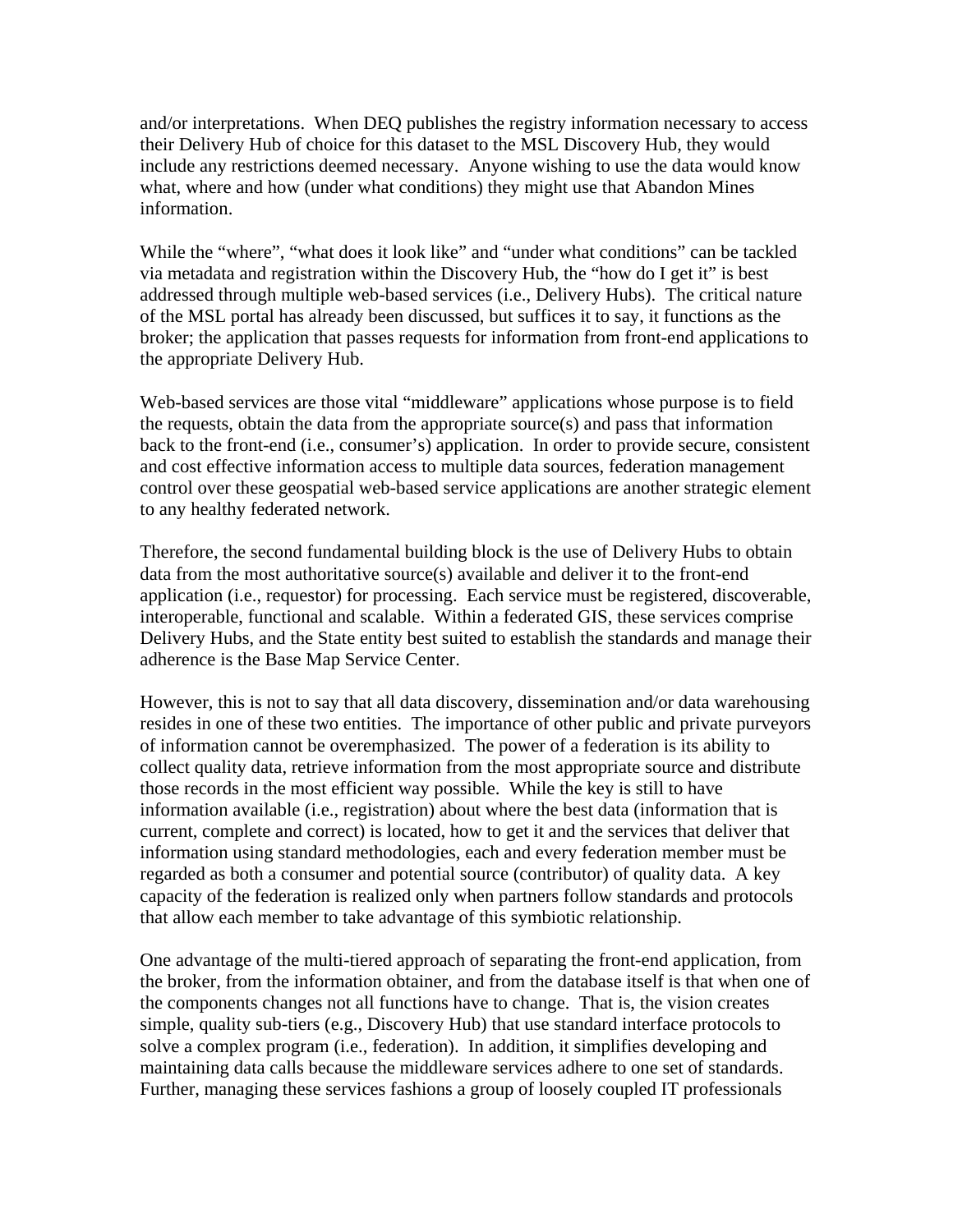whose sole purpose is to provide geospatial data to front-end applications, thereby freeing front-end application developers to concentrate on designing programs that best serve their organization's business need. Additionally, it adds another layer of security by limiting direct access to backend databases. Creating priorities within each service also helps the federation balance workloads and adjust computing resources to accommodate increased demand.

Below is a graphical representation of the technological environment. The illustration does not intend to represent every server, router or network node, but give a more general concept of how the independent, federated pieces of the puzzle fits together. The uses that entities make of the Discovery and Delivery Hub services will vary from organization to organization. They may support a public dissemination services provided by MSL (e.g., Montana Digital Atlas), a DEQ internal business process (e.g., issuing environmental permits), a private company's value-added service, or any number of other products and services requiring geospatial data.



# GIS Federated Network

### **Data Control, Access and Customer Support**

A concern of many within the GIS community is who controls the data, how is access provided and what they do if they need assistance. The answer to all three questions is "it depends". A strong point of the federation is its ability to provide for control over data by the stewards/producers of that information, yet still offer access methods that allow any member of the federation/public (assuming proper security) to obtain data for their applications. If data control and functionality are distributed, then support must be, at least to some extent, distributed.